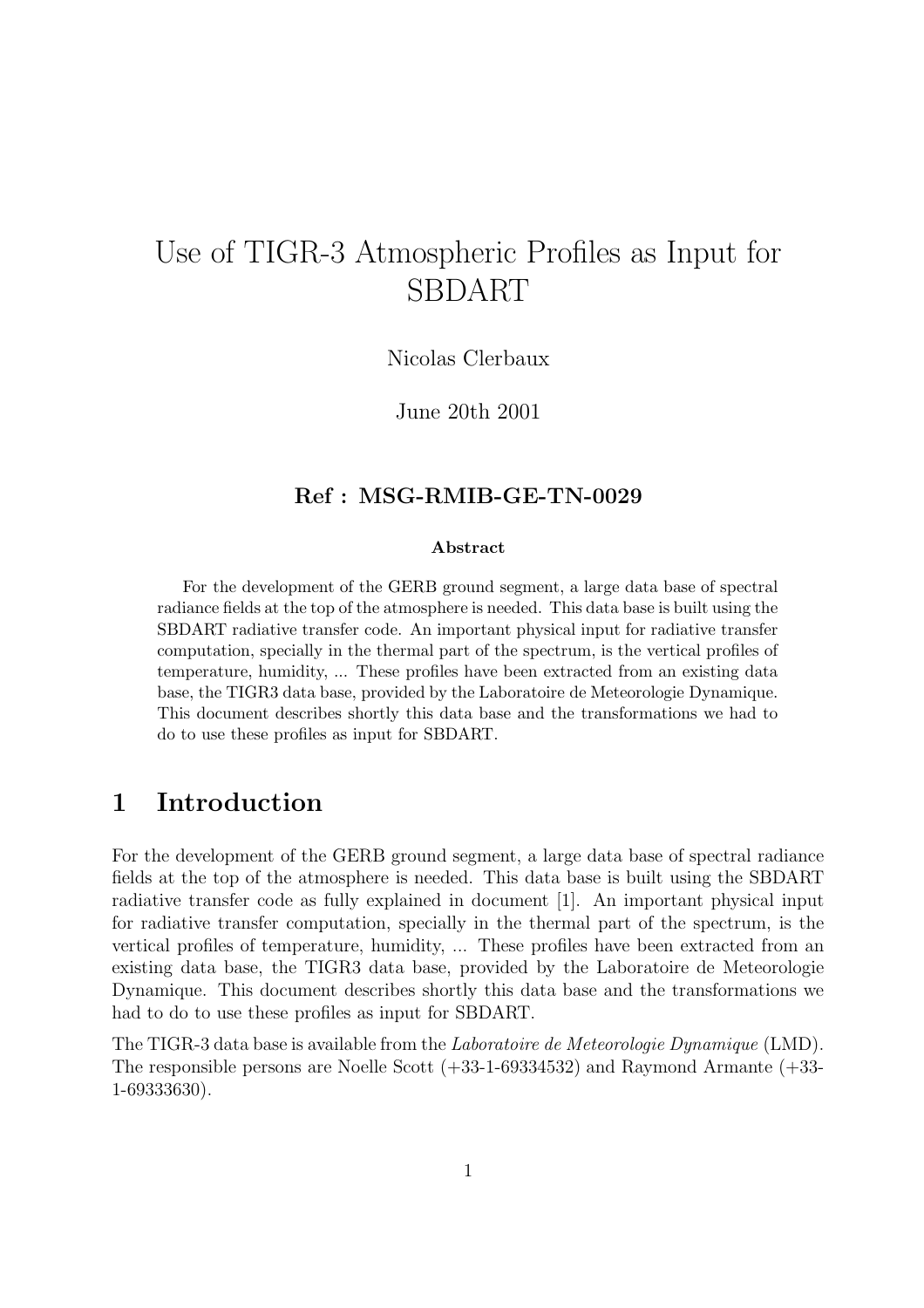### 2 Original data format

The TIGR3 data base contains 2311 measured atmospheric profiles. The all data base is stored in the single ASCII file, profile by profile. Copy of this file is available on our server at:

/planet/nic/Atmosphere/TIGR3/atm4atigr3.dsf

For each profile, the file gives:

- TIGR number,
- latitude and longitude (in centi-degrees),
- date of the profile measurement, format is YYMMDD,
- temperature at the 40 pressure levels  $(K)$ ,
- temperature  $(K)$  and pressure  $(mb)$  at the surface level,
- water vapor concentration  $(g/g)$  at the 40 pressure levels,
- ozone concentration  $(g/g)$  at the 40 pressure levels.

The 40 pressure levels, which are the same for all profiles in the data base, are defined in the file lectigr.f  $(mb)$ :

| 0.05   | 0.09   | 0.17   | 0.30                                                | 0.55   | 1.00   | 1.50   | 2.23   | 3.33   | 4.98    |
|--------|--------|--------|-----------------------------------------------------|--------|--------|--------|--------|--------|---------|
| 7.43   | 11.11  | 16.60  | 24.79                                               | 37.04  | 45.73  | 56.46  | 69.71  | 86.07  | 106.27  |
| 131.20 | 161.99 |        | 200.00   222.65   247.87   275.95   307.20   341.99 |        |        |        |        | 380.73 | 423.85  |
| 471.86 | 525.00 | 584.80 | 651.04                                              | 724.78 | 800.00 | 848.69 | 900.33 | 955.12 | 1013.00 |

#### Important note :

The surface temperature and pressure seem not be valid: for all the element in the database the surface pressures is 1013 mb and the surface temperature is equal to the last value in temperature profile! In fact these 2 quantities seem not be measured.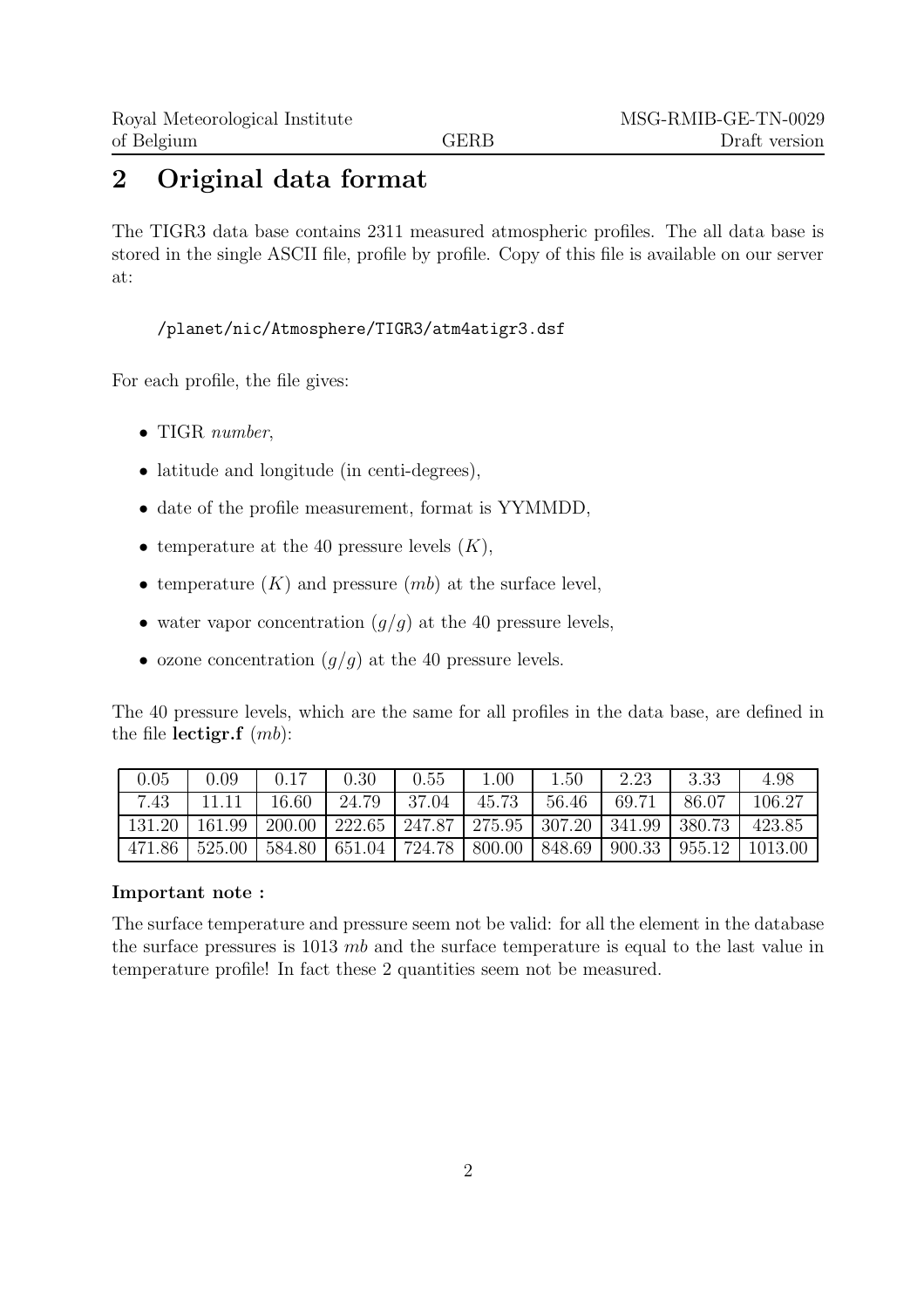#### 3 Computation of the level heights

When using atmospheric profile as input for SBDART, the height profile must be given. The height profiles have been computed as follow. The variation of height with pressure is (hydrostatic equation):

$$
\Delta z = -\frac{1}{\rho g} \Delta p \tag{1}
$$

where  $\rho$  is the volumic mass (density)

$$
\rho = \frac{nM}{V} = \frac{nM}{\frac{nRT}{p}} = \frac{Mp}{RT}
$$
\n(2)

combining equations (1) and (2):

$$
\Delta z = -\frac{RT(p)}{Mg} \frac{\Delta p}{p} \tag{3}
$$

Integrating equation (3) on a small interval within the profile  $(T(p)$  must be supposed constant):

$$
z_1 - z_0 = \frac{R}{Mg} < T > \ln \frac{p_0}{p_1} \tag{4}
$$

where:

- $R = 8.31434 \, J \, mol^{-1} \, K^{-1}$
- $M = (1 + C_{H_2O}) M_a$  is the molar mass
- $M_a = 28.9644 10^{-3} kg mol^{-1}$  is the molar mass of the dry air
- $C_{H_2O}$  is the water vapor concentration in  $g/g$ .

Using these values, equation (4) the difference of height in a small layer is :

$$
z_1 - z_0 = \frac{29.26134}{(1 + \langle C_{H_2O} \rangle)} < T > \ln \frac{p_0}{p_1}
$$

where  $\langle T \rangle$  and  $\langle C_{H_2O} \rangle$  are the mean temperature and water vapor concentration between  $z_0$  and  $z_1$ . In practice each layer in the profile is split in 10 sub-layers. For more detail about the implementation see the library routine:

MP\_vector \*ATM\_HeightProfile( MP\_vector \*p, MP\_vector \*t, MP\_vector \*h2o );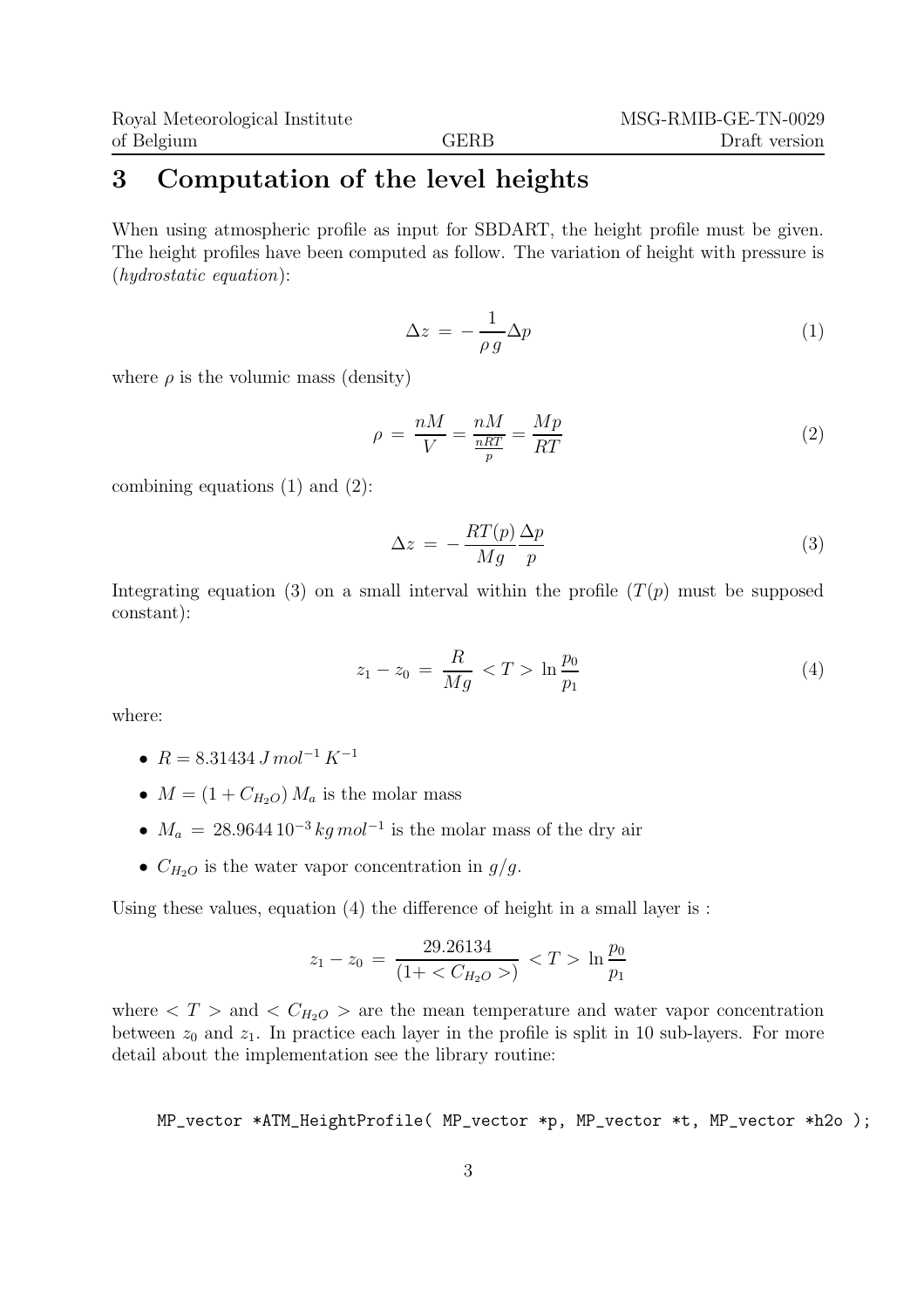## 4 Unit change for  $C_{H2O}$  and  $C_{O3}$

The unit for water vapor and ozone concentration is the TIGR-3 profiles are  $g/g$ . To be used as SBDART input, these concentration must be converted into  $g/m^3$ . The conversion is done by multiplying the  $g/g$  value by the air density  $\rho$ :

 $C_{H_2O}(gm^{-3}) = \rho(gm^{-3}) C_{H_2O}(g/g)$ 

where the air density is depend on the temperature, pressure and water vapor concentration:

$$
\rho(gm^{-3}) = \frac{M_a(g \, mol^{-1}) (1 + C_{H_2O}) p (Pa)}{RT} = (1 + C_{H_2O}) \frac{28.9644 p (Pa)}{8.31434 T(K)}
$$

$$
\rho(gm^{-3}) = 348.367 (1 + C_{H_2O}) \frac{p (mb)}{T(K)}
$$

### 5 Vertical Integration for  $C_{H2O}$  and  $C_{O3}$

The concentrations can then be integrated on the vertical profile to obtain the integrated water vapor and ozone amount in  $g \, \tilde{\,} m^{-2}$ .

For the ozone, the integrated amount can be converted into Dobson Unit (DU) using:

$$
1\,DU\,=\,2.7\,10^{16}\,molecule\,cm^{-2}\,\frac{48\,g\,mol^{-1}}{6.02\,10^{23}\,molecule\,mol^{-1}}\,=\,2.153\,10^{-6}\,g\,cm^{-2}
$$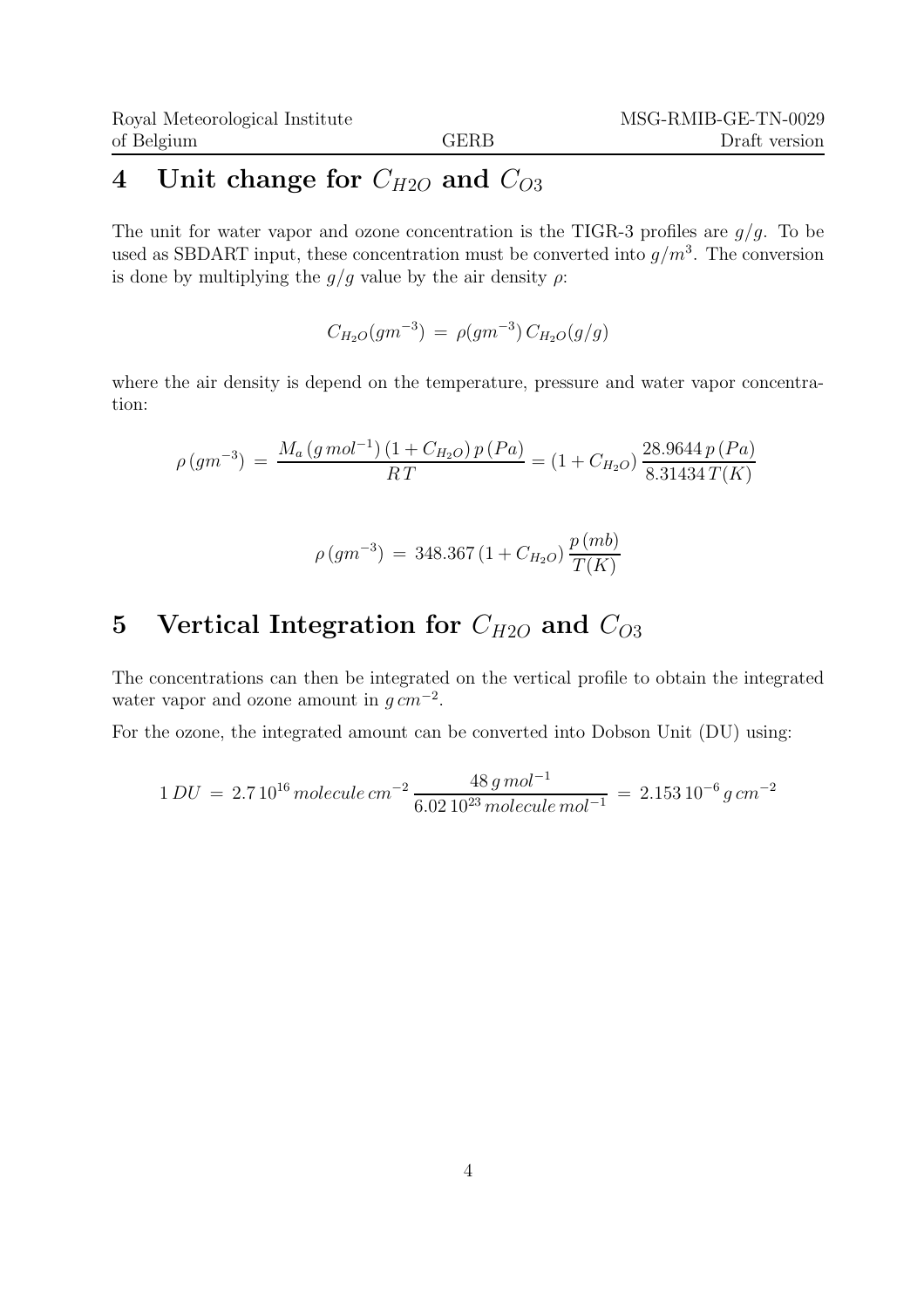#### 6 Profiles extraction

The **extract\_tigr.c** program is used to transform the original file into a set of files containing each a single atmospheric profile under a specific ASCII format that can be easily used as input for SBDART. This program is located in:

/planet/nic/Atmosphere/Src/extract\_tigr.c

This program supports 2 main options:

- -w : write resulting file on the disk
- -i : interpolate if the difference of temperature between two adjacent layers is higher than 20K. In this case, the interpolation creates a new layer between these 2 layers and the profiles (z,p,T,H2O, O3) is linearly interpolated. This options has been used because SBDART may experiment some problem when using atmospheric profile with  $dT > 20K$  between layers. If the number of such interpolation is higher than 2, the profile is discarded. This appends only once in the data base.

So, the files are created using the command line:

cd /planet/nic/Atmosphere/TIGR3\_DATA\_20 ../Src/extract\_tigr ../TIGR3/atm4atigr3.dsf -i -w

The created files are stored in the working directory:

```
/planet/nic/Atmosphere/TIGR3_DATA_20
```
with file names :

tigr\_%04d.dat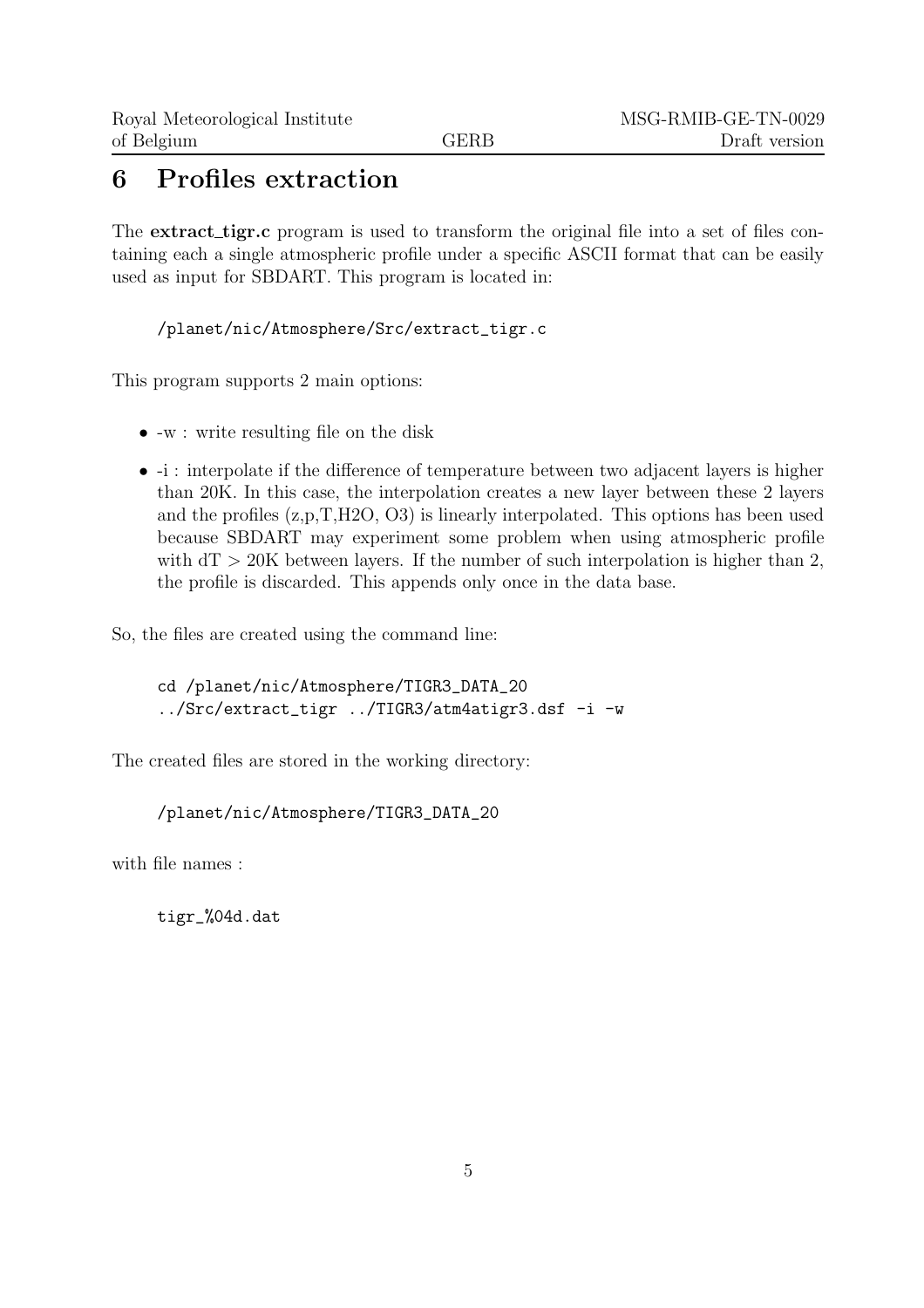

Figure 1: integrated water vapor and ozone concentration for the profiles in the TIGR-3 data base.

## 7 Validations

The figure (1) shows the distribution of the integrated concentration for the 2133 profiles of the data base. For most of the profiles, the measurement of ozone was not done and standard profiles have been used. This is the cause of the clustering that appears on figure (1).

Figure (2) shows the distribution of the surface level temperature versus the temperature at  $z = 10$  km.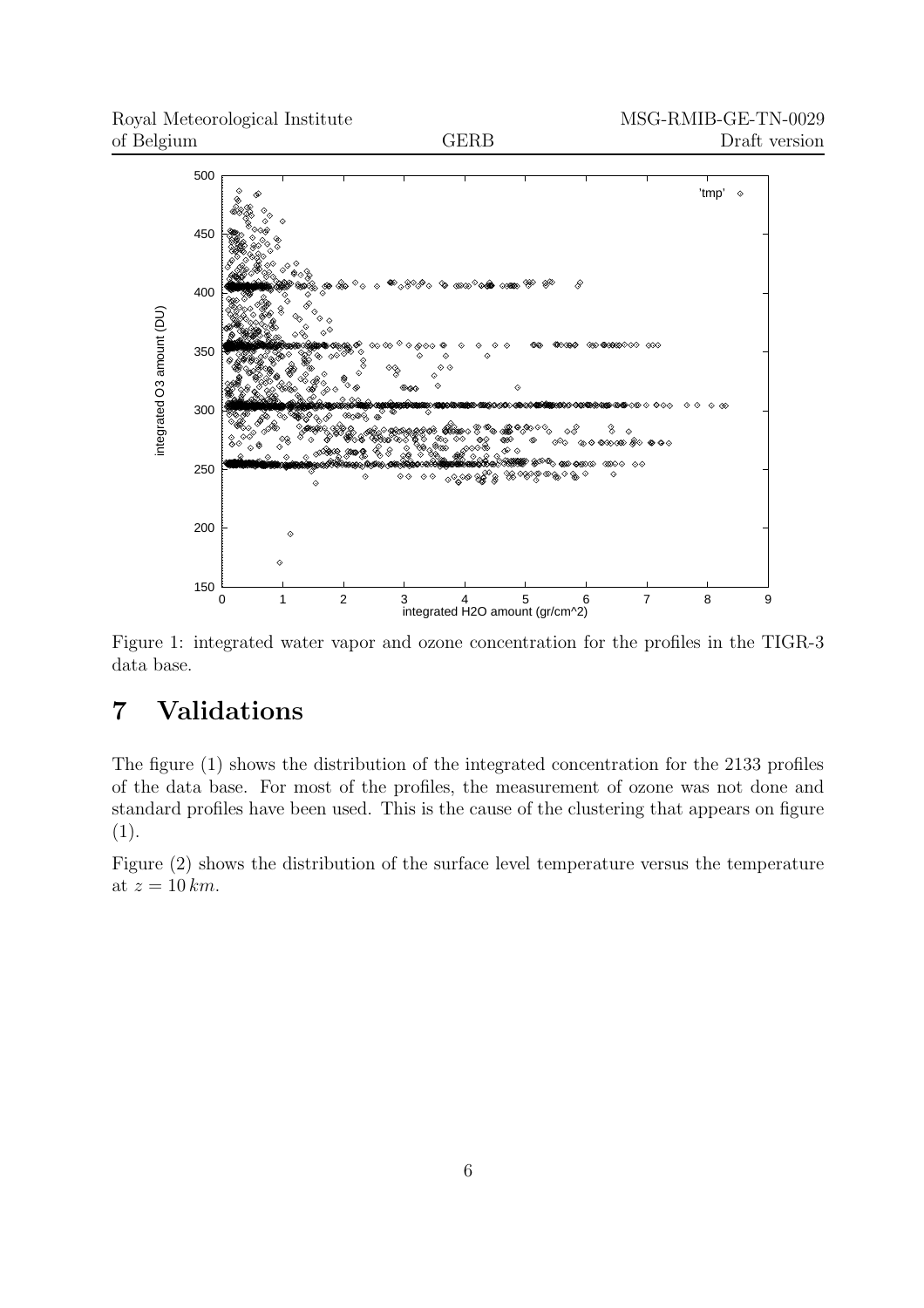

Figure 2: distribution of the surface temperature for the TIGR-3 data base.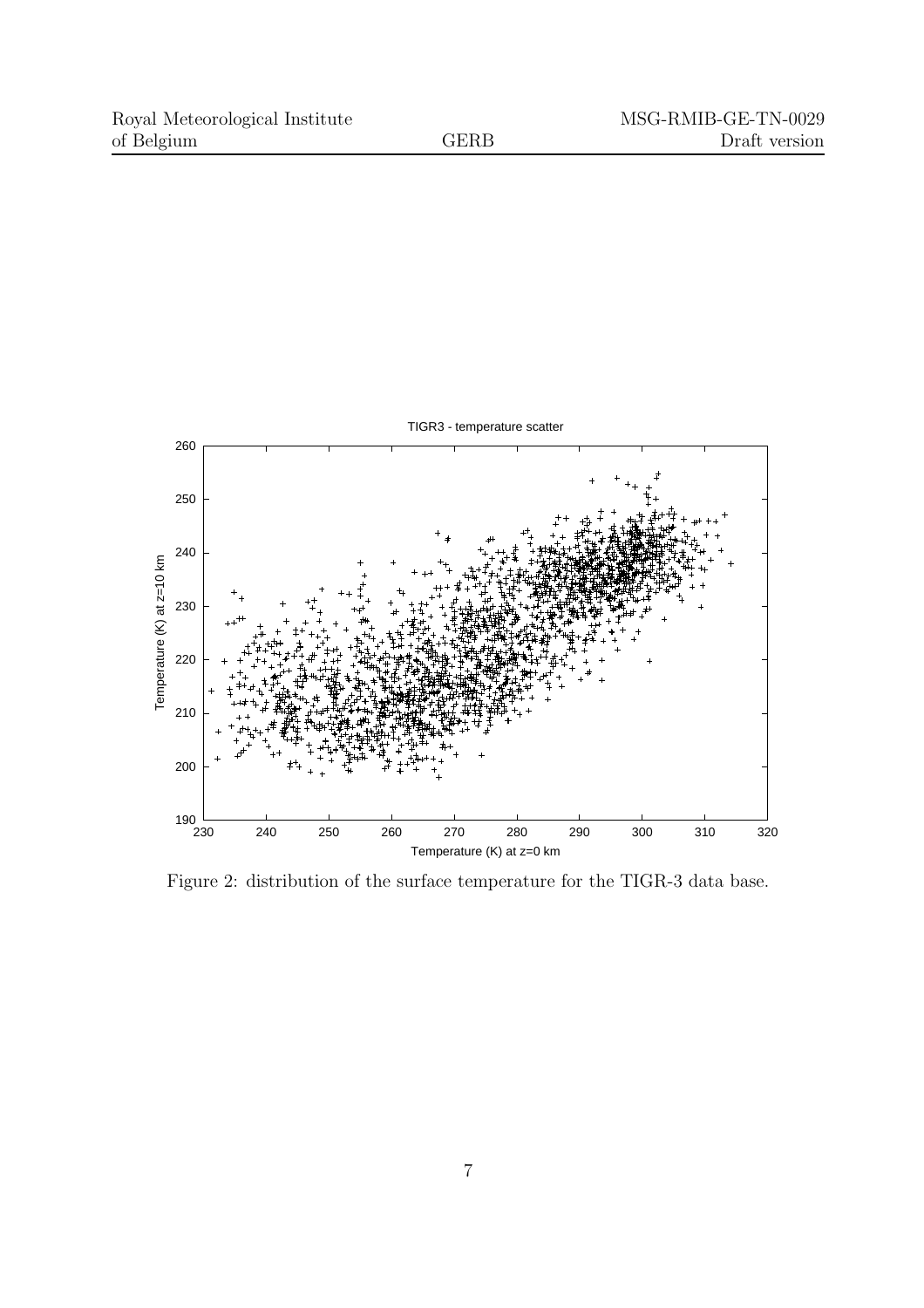MSG-RMIB-GE-TN-0029 Draft version

#### 8 Example of profile file

```
# Atmospheric profile from the TIGR-3 data base
# Conversion from the ../Src/extract_tigr program
# Nicolas Clerbaux, december 1999
# TIGR3_profile_number = 7
# TIGR3_profile_id = 1
# Lat = -8948# Lon = 2803
# Date = 820200
# Surface_temperature = 289.480000
# Surface_pressure = 1013.000000
# Integrated_WV_amount_(gr/cm^2)= 2.981256
# Integrated 03 amount (\text{gr/cm}^2) = 0.000555# Integrated_O3_amount_(DU)= 257.703271
# Integrated_rho_(gr/cm^2)= 1027.860614
# number_of_vertical_interpolation = 0
# Units:
# km pascal kelvin g/m^3 g^m3
68.448361 0.050000 211.080000 1.65041e-07 2.1532e-08
64.808155 0.090000 222.430000 2.81914e-07 3.67799e-08
60.657339 0.170000 234.710000 5.04644e-07 6.58384e-08
56.747356 0.300000 245.680000 8.50784e-07 3.90038e-07
52.381333 0.550000 255.340000 1.50076e-06 2.03308e-06
47.911540 1.000000 258.780000 2.69239e-06 7.13361e-06
44.838795 1.500000 262.940000 3.97468e-06 1.44041e-05
41.786397 2.230000 265.460000 5.85293e-06 2.82785e-05
38.673730 3.330000 262.130000 8.85106e-06 5.13008e-05
35.594448 4.980000 249.100000 1.39291e-05 8.95015e-05
32.684798 7.430000 237.750000 2.17739e-05 0.00013563
29.893435 11.110000 224.970000 3.44078e-05 0.000195712
27.252478 16.600010 220.780000 5.23862e-05 0.000243171
24.663742 24.789990 217.230000 7.95105e-05 0.000283041
22.115396 37.039990 210.200000 0.000122774 0.000293878
20.820283 45.730000 206.340000 0.000154414 0.000278168
19.549281 56.460010 201.060000 0.000195651 0.000271701
18.309723 69.710010 198.780000 0.000244338 0.000238449
17.083608 86.070010 198.410000 0.000302243 0.000170178
15.858401 106.270000 202.400000 0.000643918 0.000144604
14.607963 131.200000 209.980000 0.00144197 0.000123856
13.310940 161.990000 215.630000 0.00326327 9.09131e-05
11.979187 200.000000 221.500000 0.00738178 6.92724e-05
11.283565 222.650000 223.360000 0.0112432 6.92146e-05
```